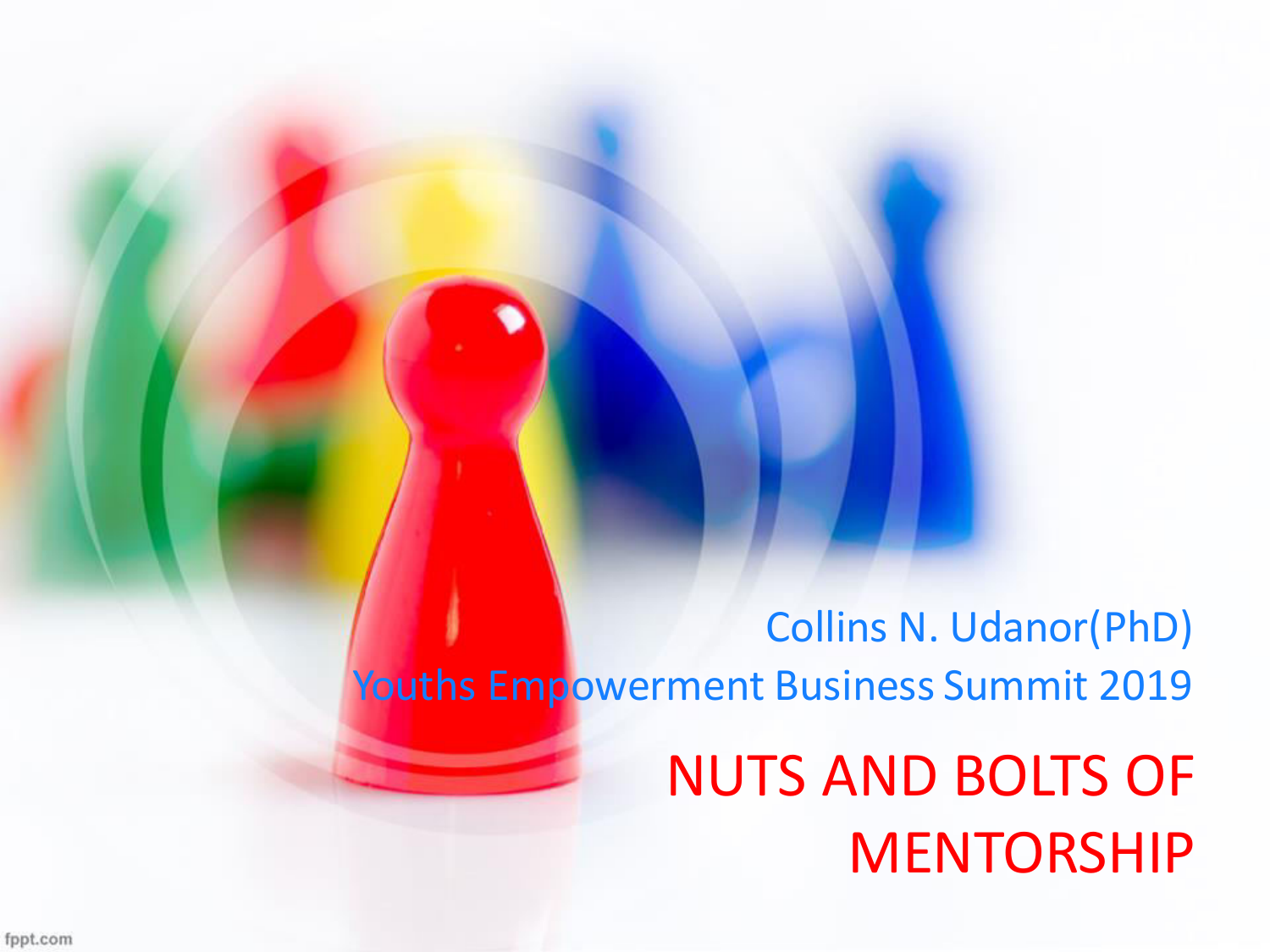

NUTS AND BOLTS OF MENTORSHIP PRESENTATION OUTLINE

- 1. What is mentorship?
- 2. Who is a mentor and mentee
- 3. Benefits of mentorship
- 4. Duties of a mentee and mentor
- 5. Rules of mentorship
- 6. How to relate with your mentor
- 7. Finding your mentor and building the relationship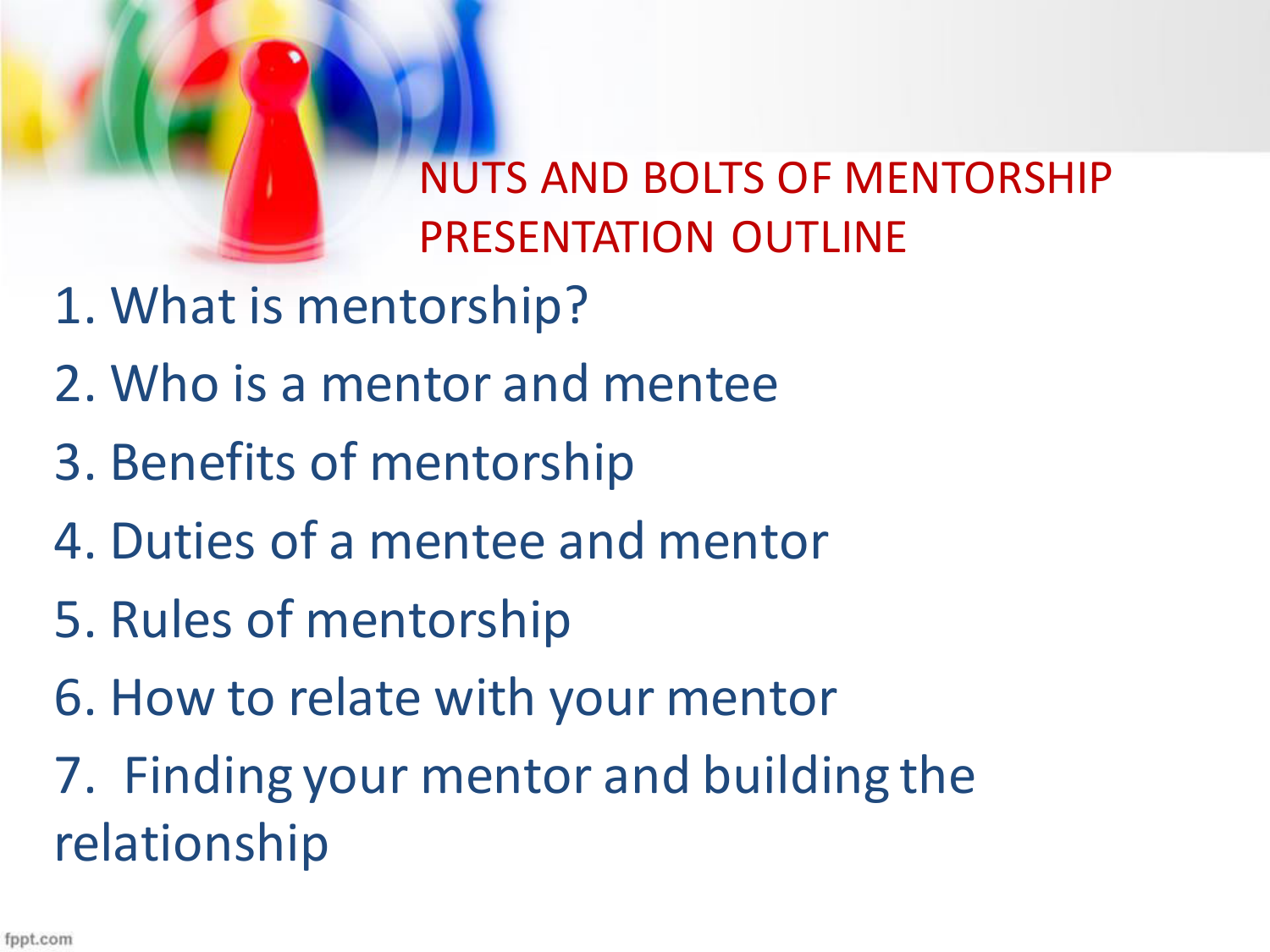## **1. MENTORSHIP**

- $\triangleright$  Mentorship is a relationship in which a more experienced or more knowledgeable person trains or brings up a less experienced person in a given area of life or endeavour.
- A mentor is an individual with expertise who can help develop the career of a mentee.
- A mentor guides, trains, advises, and promotes the career development of a mentee.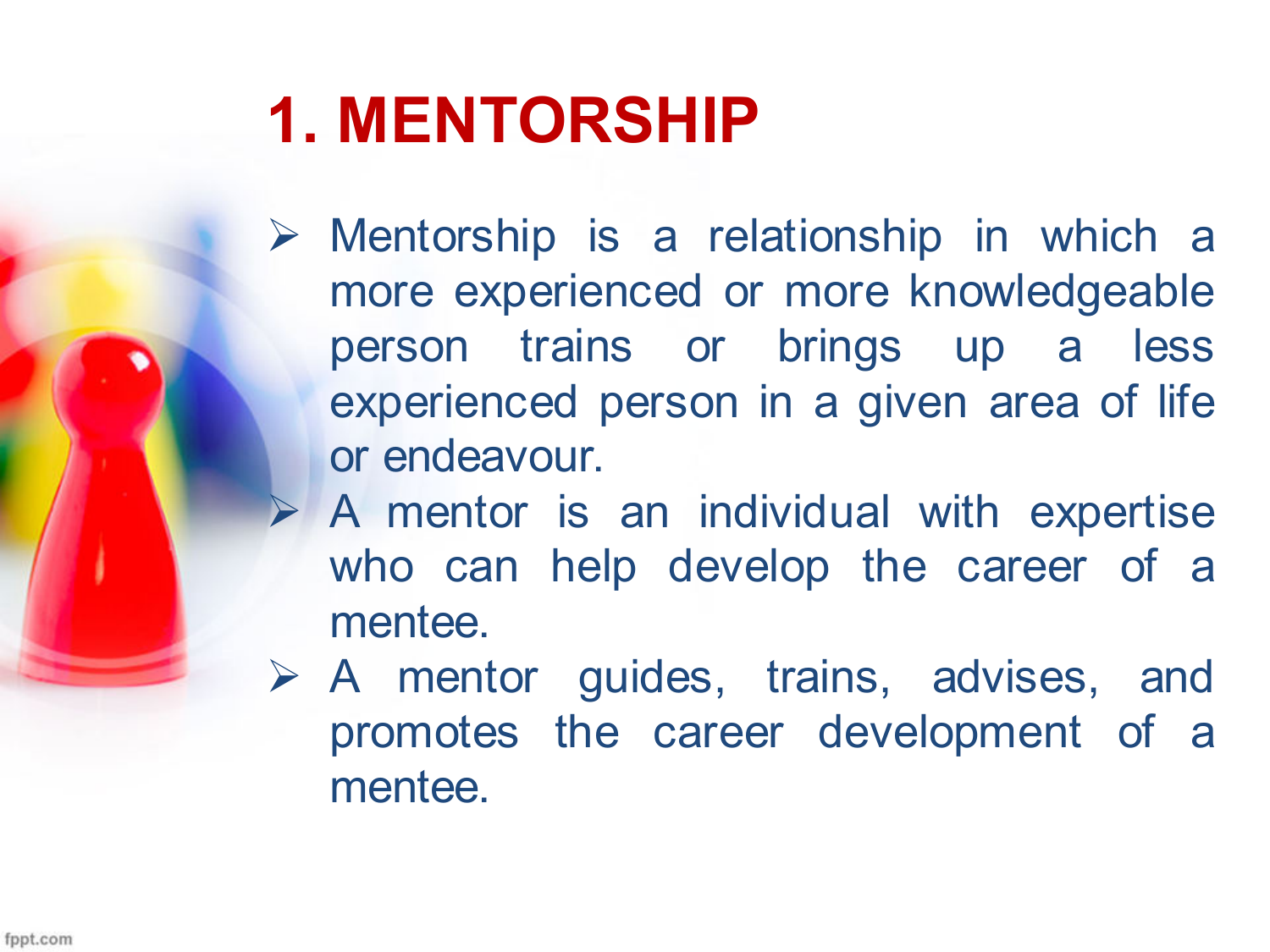## **MENTORING SCENARIOS**

The following scenario may occur in the mentoring process:

- 1. The mentor may be older or younger
- 2. He or she must have experience in a certain area or field of expertise
- 3. It is a learning and development partnership between someone with vast experience and someone who wants to learn.
- 4. Mentorship is a process that always involves communication and relationship-based mutual trust
- 5. The person who receives mentoring is a mentee, protégé, apprentice.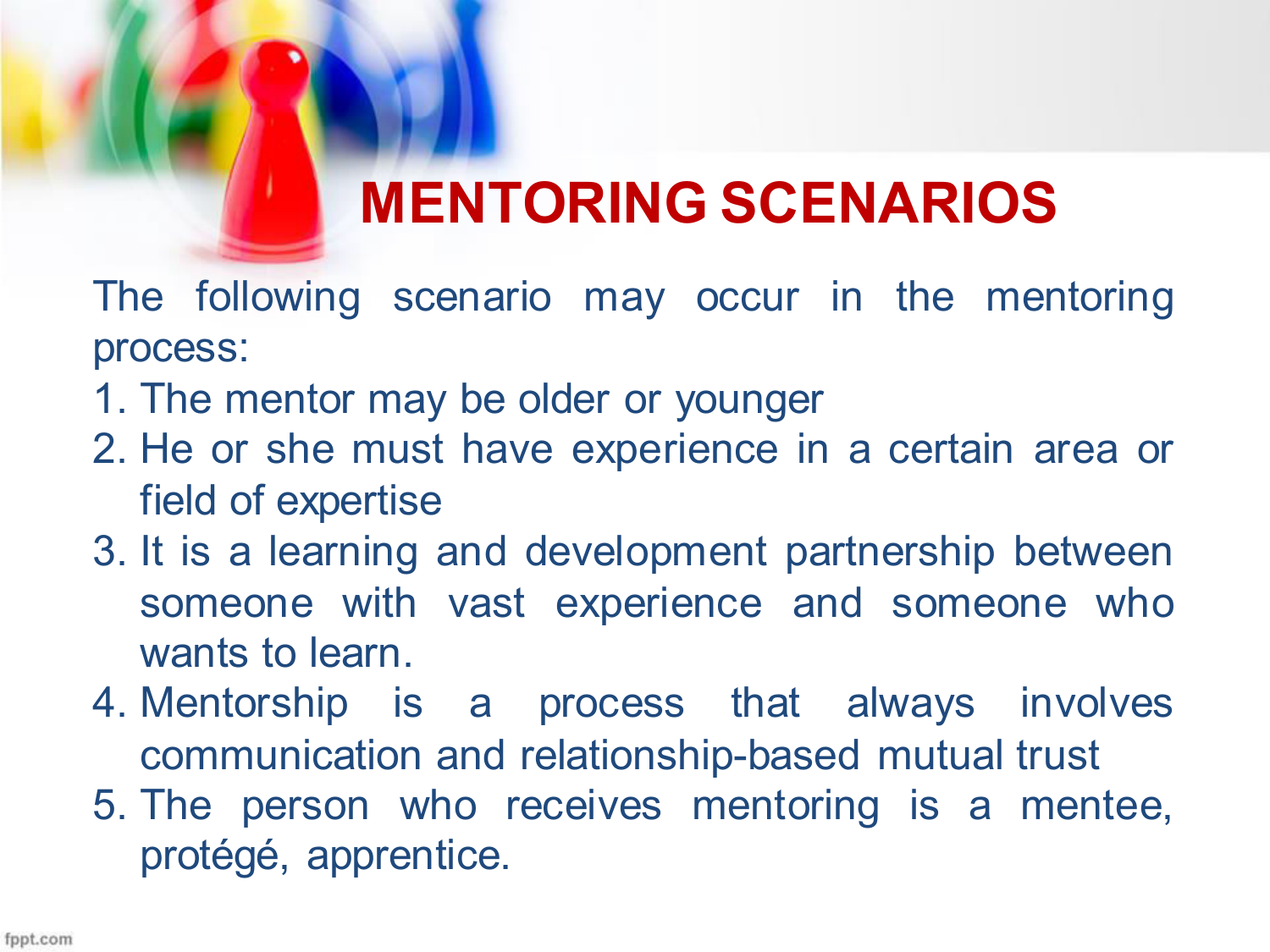## **2. BENEFITS OF MENTORSHIP**

Mentoring offers opportunities for personal development and a range of other benefits for both mentors and mentees.

- Mentoring can help you develop your business through improved planning, performance and productivity.
- $\triangleright$  It can broaden your business networks, which can help you identify new opportunities, ideas and innovative solutions for your business.
- ▶ Reduced learning curve. As a mentee, you can benefit from having a mentor if you are trying to get a new business off the ground or improve your business
- Your mentor can offer advice, support and guidance, which can help you improve your problem-solving skills and develop leadership skills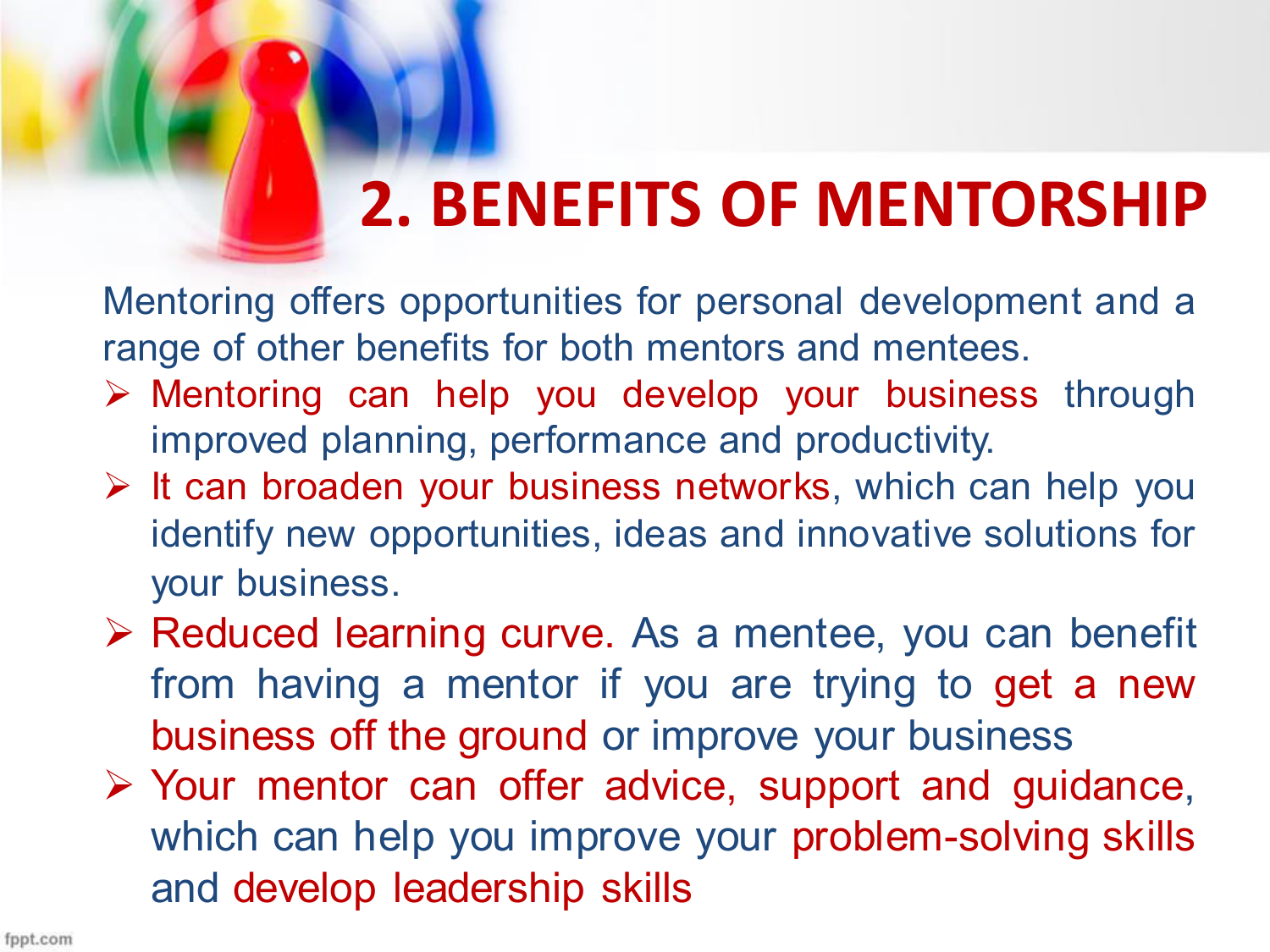# **3. A MENTOR**

- $\triangleright$  A mentors is more like a coach who guides and provides psychological support to players who may actually be more skilled than the coach themselves.
- A mentor's function can be in Career or Psychosocial mentoring
- Sometimes, mentors are highly respected practitioners, like masters of a craft to aspiring apprentices.
- $\triangleright$  A business mentor is someone with more entrepreneurial business experience than you, who serves as a trusted confidante over an extended period of time, usually free of charge.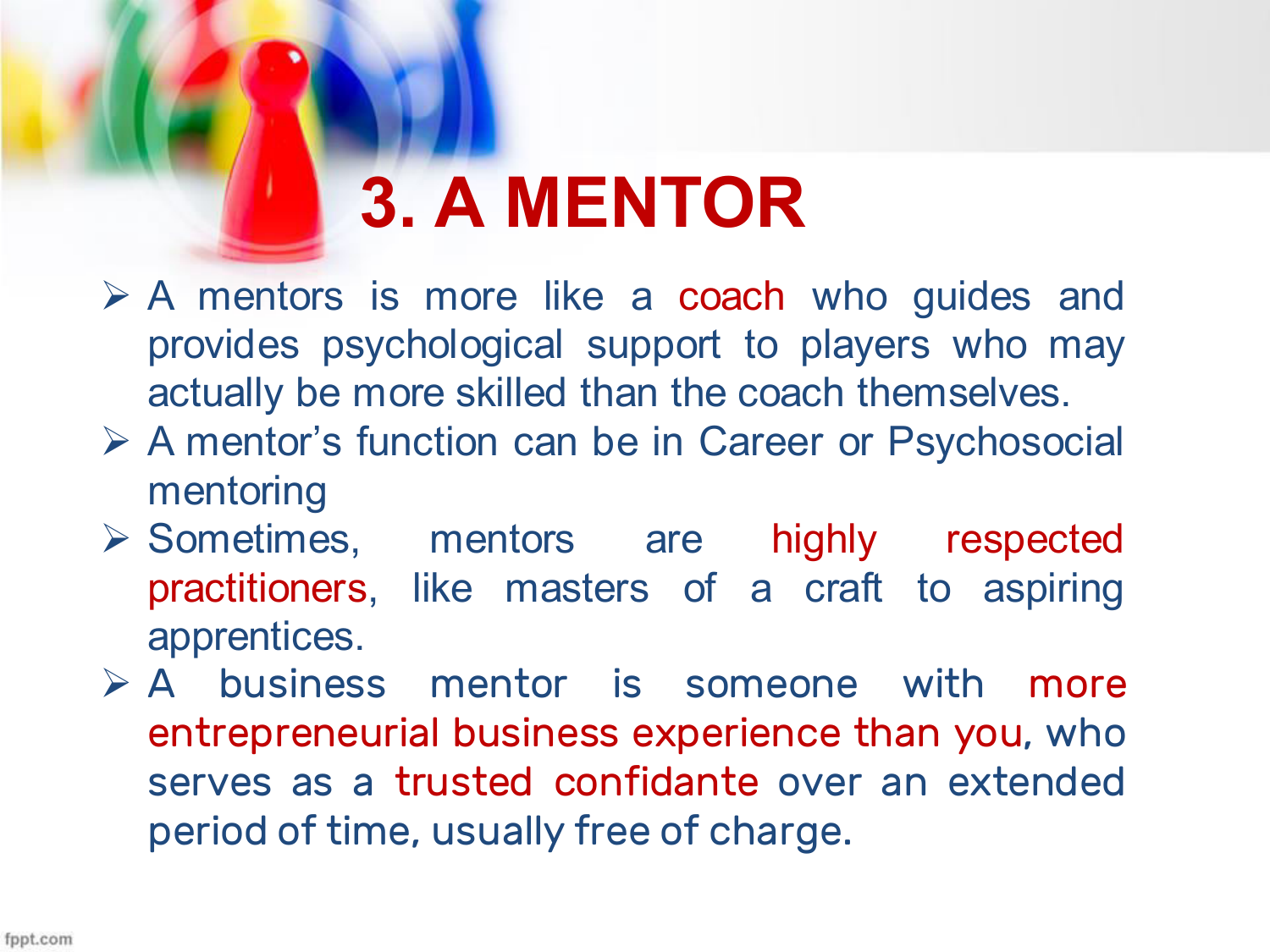## **THE ROLE OF THE MENTOR**

**A mentor can play any of the following roles in the life of a mentee: ≻Support and advice**  $\triangleright$ Information and clarification Constructive feedback **≻Skills coaching** Exposure and visibility **≻Networking** Challenging work Assignment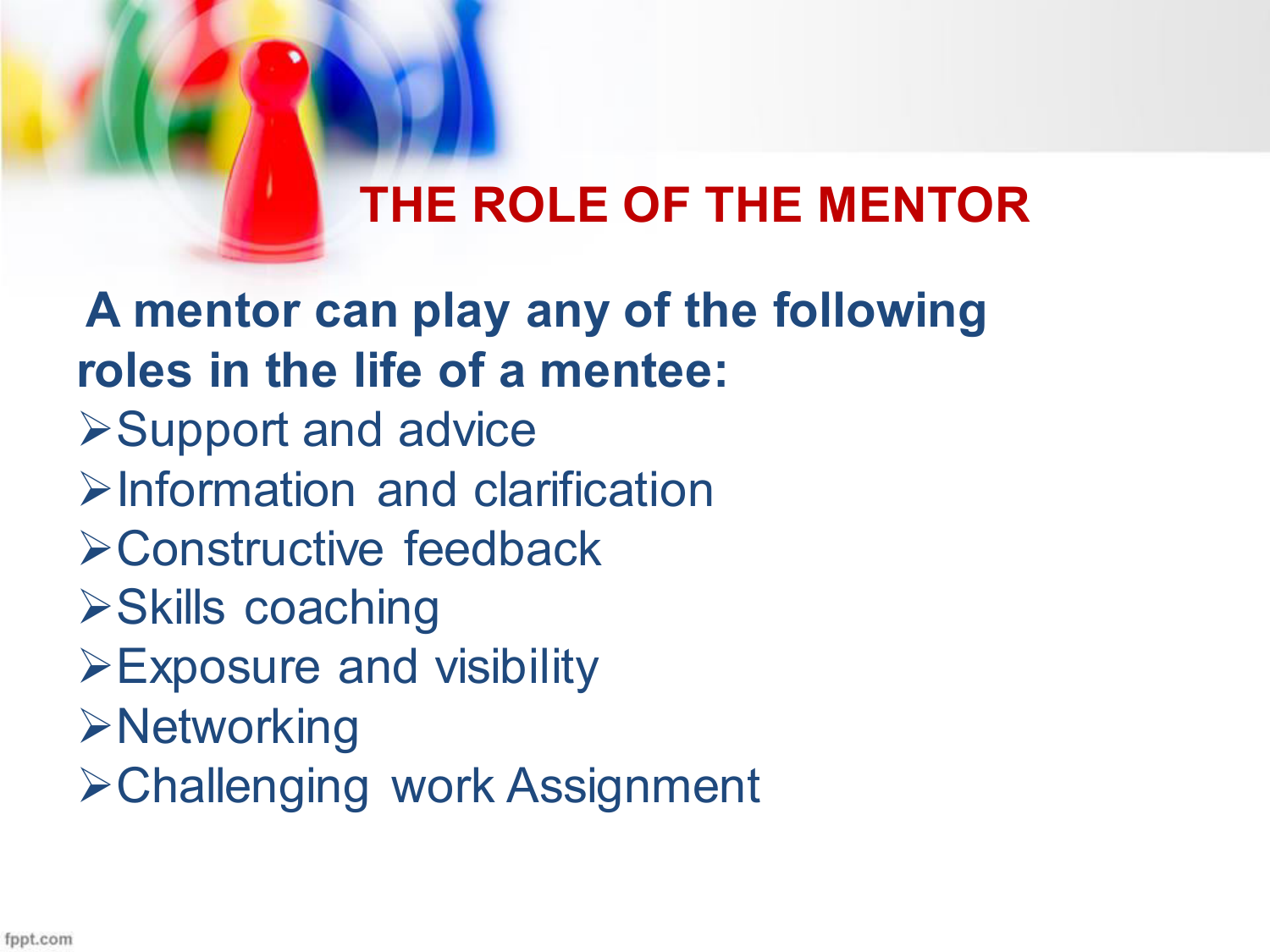# **4. A MENTEE**

A mentee is an apprentice or protégé.

Some basic premises of what makes the ideal mentee are:

- 1. Eagerness to learn, admission
- 2. Ability and willingness to work as a team player
- 3. Patience
- 4. Be a risk taker
- 5. Have a positive attitude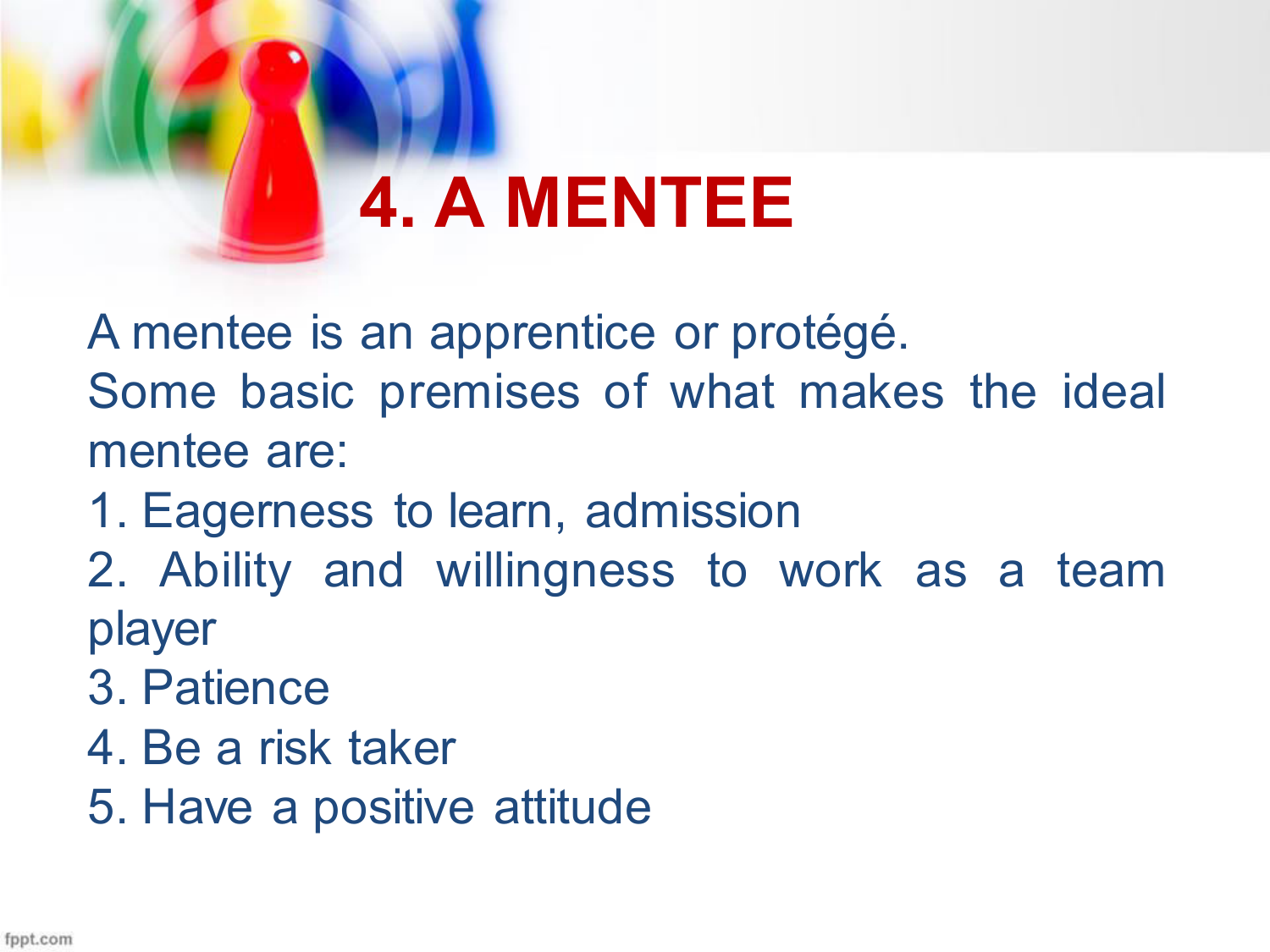# **MENTEE ROLES**

- $\triangleright$  The mentee is the student who needs to absorb the mentor's knowledge and have the ambition and desire to know what to do with this knowledge.
- $\triangleright$  As a student, the mentee needs to practice and demonstrate what has been learned.
- $\triangleright$  A mentee is the "gauge" to measure how interactive the connection between the mentor and mentee will be.
- $\triangleright$  This means that the mentee determines the capacity of the mentoring connection.
- $\triangleright$  The mentee decides upon the amount of help and guidance he/she needs.
- $\triangleright$  As well, the mentee should take the initiative to ask for help or advice and to tackle more challenging assignments.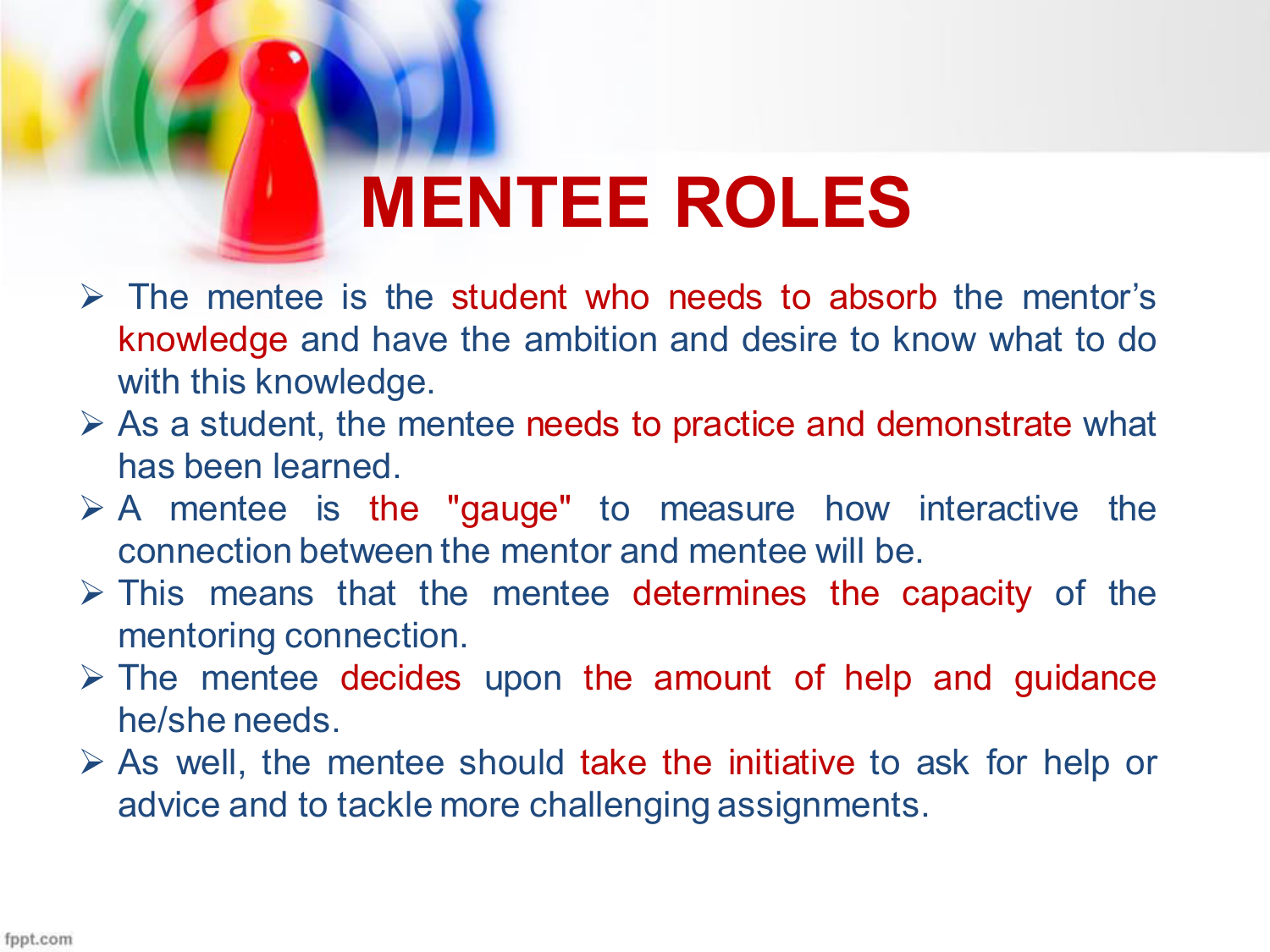# **5. MENTORING RULES**

- i. Stay in your zone of expertise/experience
- ii. Be clear that mentee sets pace of relationship
- iii. Advise, do not manage
- iv. Extend mentee's developmental network suggest additional mentors to address unique needs
- iv. Offer advice that helps mentee develop role is **NOT** to make decisions for mentee or micromanage.
- v. Train to be efficient. Guidance and advice for one mentee may also be appropriate for another.
- vi. Be aware of potential pitfalls: overdependence of mentee, mentee exploitation of mentor's influence.
- vii. Be sensitive to difference between developing a mentee and using a mentee.
- viii. Be aware of dynamics of relationship: Developmental needs may change.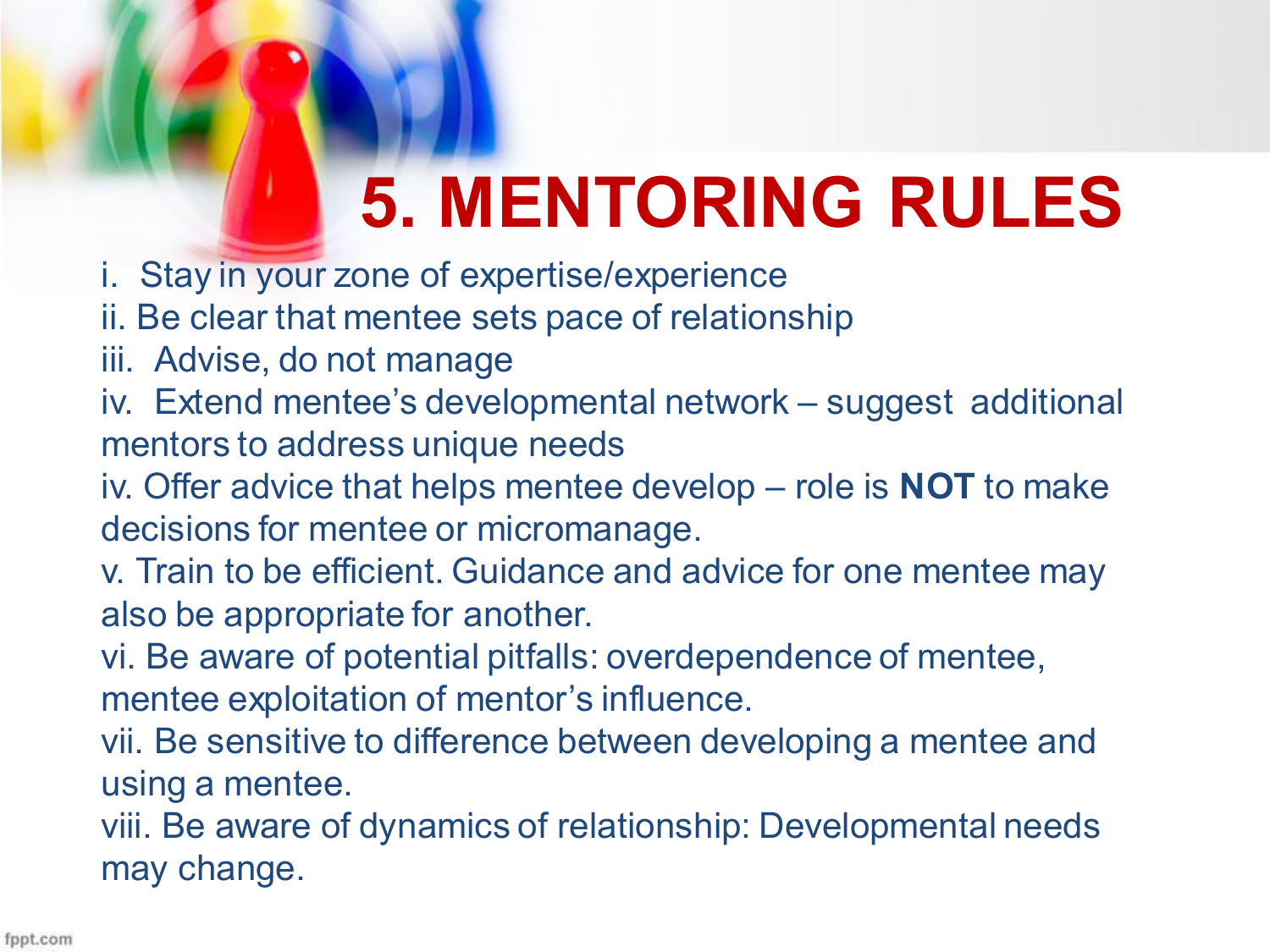## **6. RELATING WITH A MENTOR**

Recommendations/Guidelines for Mentees

- 1. Allow your mentor to take the lead in the relationship, at least initially.
- 2. Use active listening skills during discussions with your mentor. Be careful not to interrupt.
- 3. Prepare the goals and objectives you have for your career. Be prepared to ask for specific guidance and advice on your goals, plans and strategic ideas.
- 4. Take the initiative to ask for feedback.

Feedback, although difficult to hear at times, is critical to your personal and professional growth and development.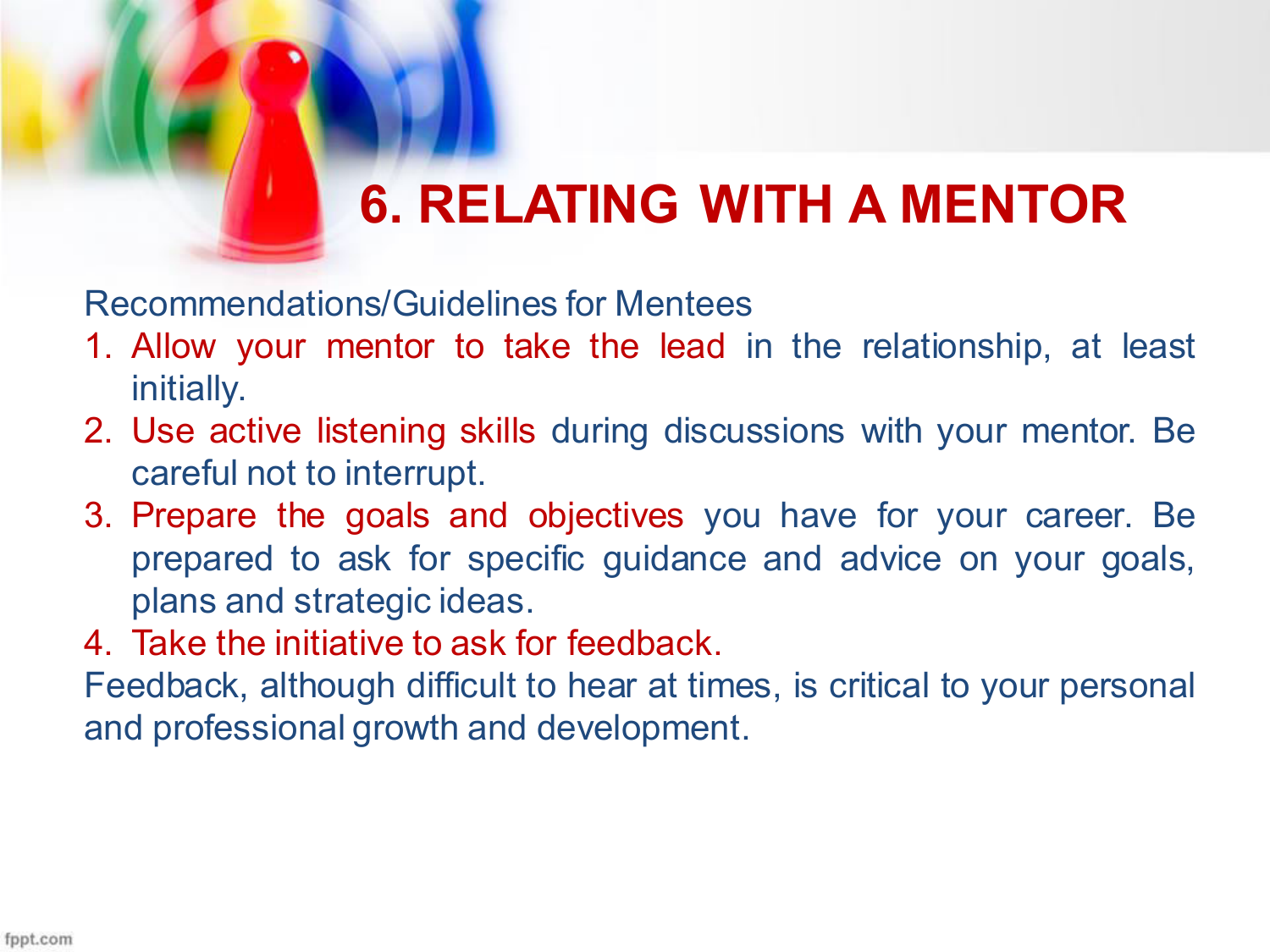### **RELATING WITH A MENTOR CONT.**

5. Always be considerate and respect your mentor's time. 6. Return phone calls promptly and be on time with commitments or meetings. If your mentor offers a specific time frame of availability, respect his/her wishes by following through.

7. Seriously consider all advice or suggestions you receive.

8. Express your appreciation for every form of assistance you get. Provide positive feedback, thanks as well as positive comments to him/her in front of others.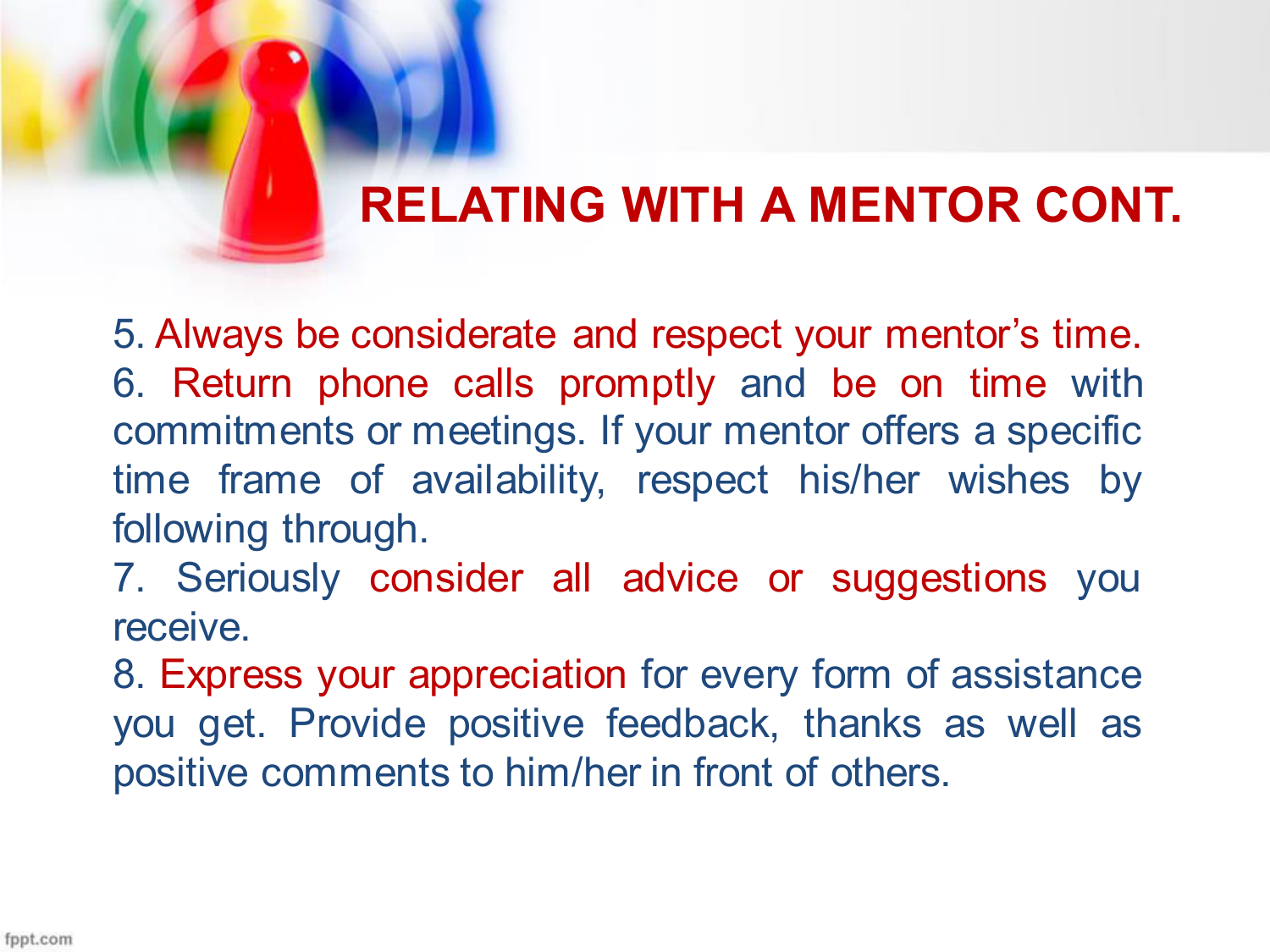## **FINDING POTENTIAL A MENTOR**

#### **Find someone you want to be like**

Find someone that is like you, someone with a similar set of strengths and skills you want to emulate.

#### **Study the person**

Follow his blog, get his books. Get to know people who know him.

#### **Make your first move, the "ask"**

 You may not ask for the person to "be your mentor" right away. You may want to get closer for a first meeting. Asking may be too big for the first meeting.

#### **Evaluate the first meeting**

After the first meeting, do you want to spend more time with this person?

#### **Follow up after the meeting**

It's okay to appear overly ambitious. You want this person to know that you're serious.

#### **Let the relationship evolve naturally**

We sometimes place too high of expectations on mentoring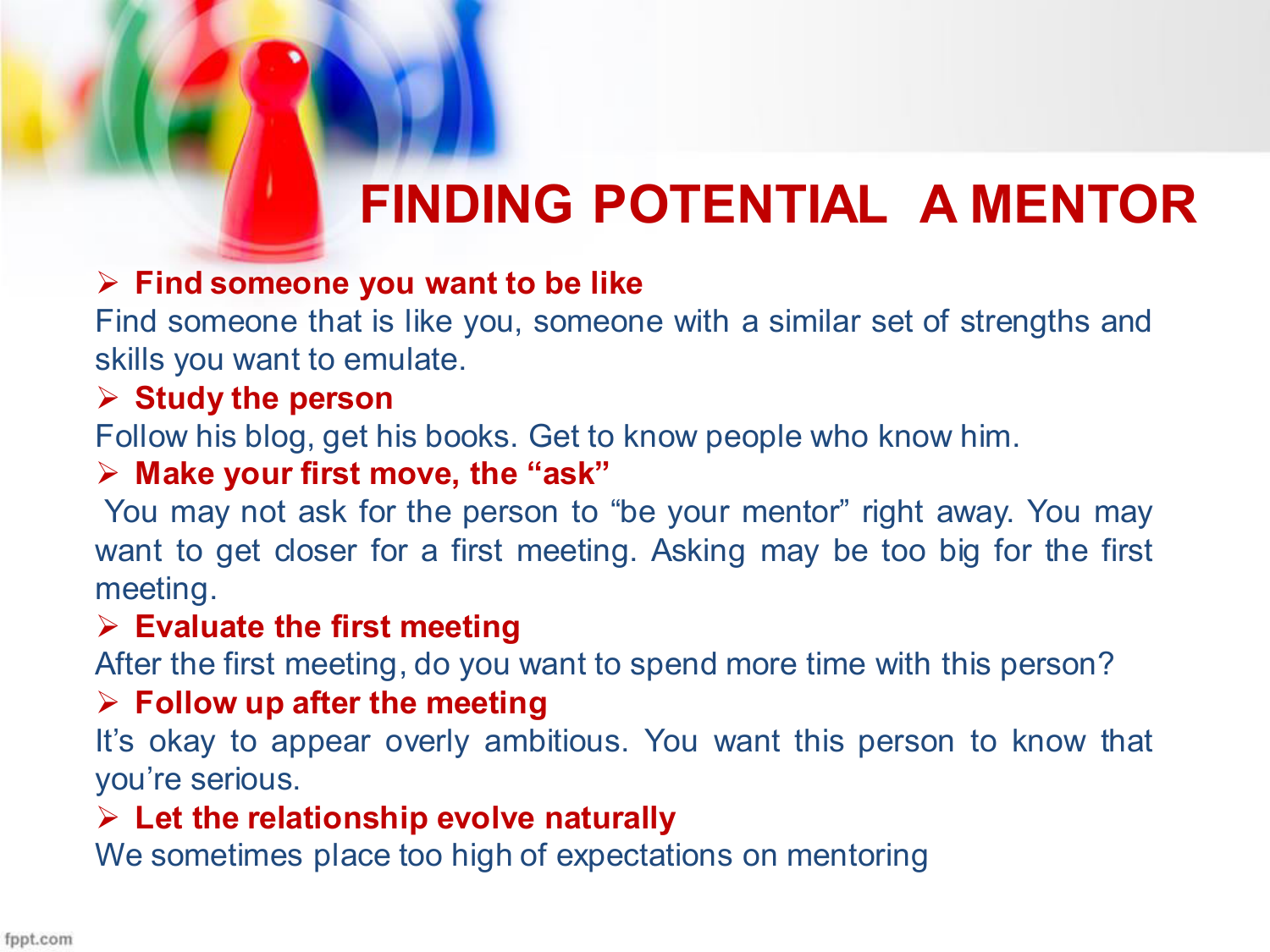### **FINDING POTENTIAL A MENTOR CONT.**

### **Don't chicken out when challenged**

Don't wimp out when it gets tough; this is where the really good stuff happens.

### **Press into relationship**

Don't wait for the mentor to initiate. Learn how to manage up. Persevere. Ask for more of your mentor without demanding it.

### **Ask your mentor for feedback**

Feedback can be hard, but it's good. As your relationship with your mentor progresses, this will be the way you grow. It will be a highlight for the both of you.

### **Commit to the process**

Mentoring takes real time and real work.